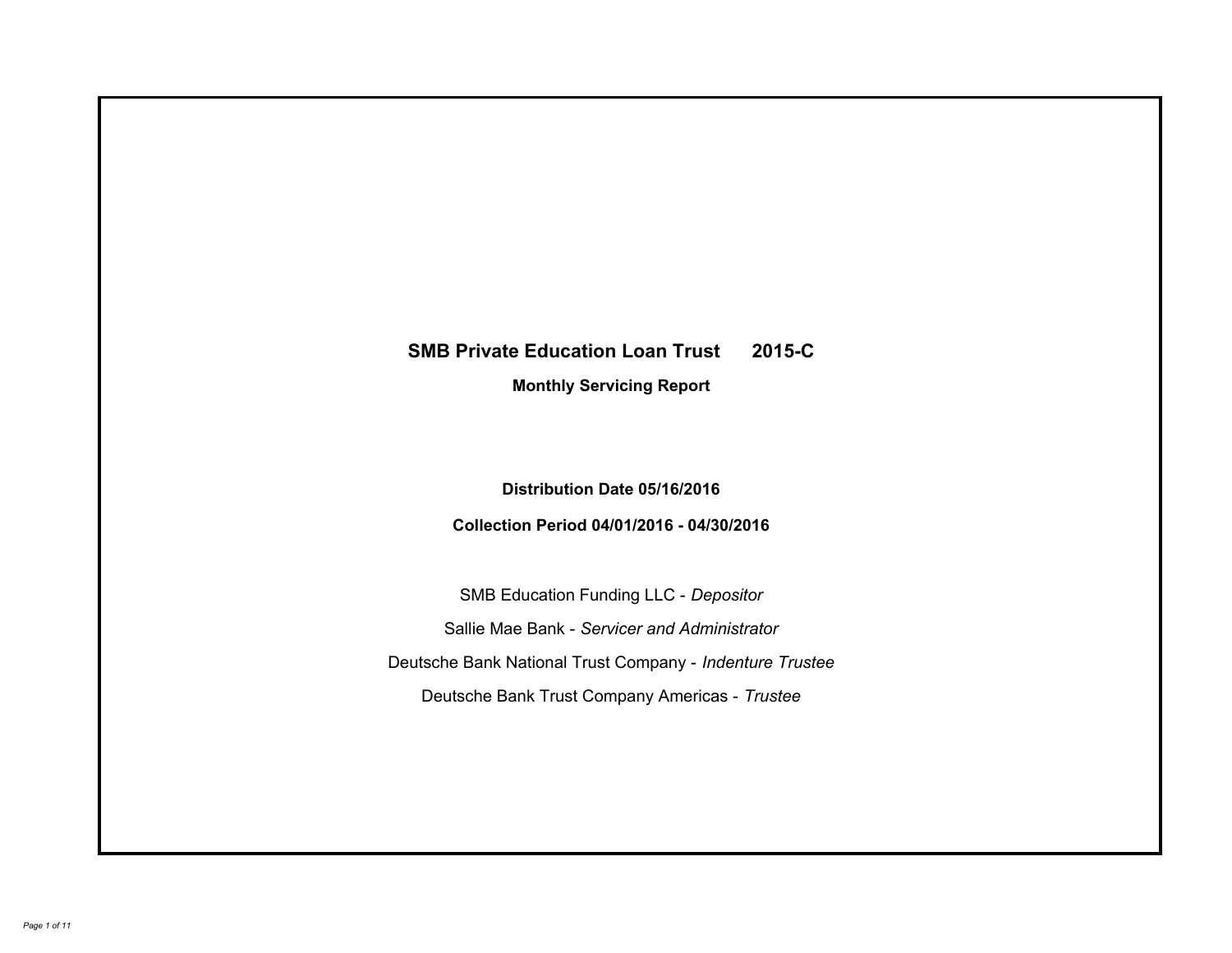| Α           | <b>Student Loan Portfolio Characteristics</b>   |                                                                                                     | <b>Settlement Date</b><br>10/27/2015 | 03/31/2016            | 04/30/2016            |
|-------------|-------------------------------------------------|-----------------------------------------------------------------------------------------------------|--------------------------------------|-----------------------|-----------------------|
|             | <b>Principal Balance</b>                        |                                                                                                     | \$693,787,197.00                     | \$675,708,008.28      | \$667,461,237.59      |
|             | Interest to be Capitalized Balance              |                                                                                                     | 55,852,621.68                        | 48,866,766.30         | 50,141,601.22         |
|             | Pool Balance                                    |                                                                                                     | \$749,639,818.68                     | \$724,574,774.58      | \$717,602,838.81      |
|             | Weighted Average Coupon (WAC)                   |                                                                                                     |                                      |                       |                       |
|             |                                                 | WAC1 (Contractual Interest Rate on the Loan)                                                        | 8.28%                                | 8.49%                 | 8.48%                 |
|             |                                                 | WAC2 (Average of Applicable Interest Rate)                                                          | 8.28%                                | 8.48%                 | 8.47%                 |
|             | WAC3 (Average of Actual Interest Rate)          |                                                                                                     | 8.22%                                | 8.41%                 | 8.40%                 |
|             | Weighted Average Remaining Term                 |                                                                                                     | 127.00                               | 124.26                | 123.93                |
|             | Number of Loans                                 |                                                                                                     | 65,154                               | 63,306                | 62,790                |
|             | Number of Borrowers<br>Pool Factor              |                                                                                                     | 45,614                               | 44,205<br>0.966563884 | 43,865<br>0.957263503 |
|             | Since Issued Total Constant Prepayment Rate (1) |                                                                                                     |                                      | 6.48%                 | 6.86%                 |
|             |                                                 |                                                                                                     |                                      |                       |                       |
| B           | <b>Debt Securities</b>                          | Cusip/Isin                                                                                          | 04/15/2016                           |                       | 05/16/2016            |
|             | A <sub>1</sub>                                  | 78448RAA4                                                                                           | \$153,039,923.44                     |                       | \$143,963,487.68      |
|             | A <sub>2</sub> A                                | 78448RAB2                                                                                           | \$207,000,000.00                     |                       | \$207,000,000.00      |
|             | A2B                                             | 78448RAC0                                                                                           | \$100,000,000.00                     |                       | \$100,000,000.00      |
|             | A <sub>3</sub>                                  | 78448RAD8                                                                                           | \$75,000,000.00                      |                       | \$75,000,000.00       |
|             | B                                               | 78448RAE6                                                                                           | \$70,000,000.00                      |                       | \$70,000,000.00       |
|             | C                                               | 78448RAF3                                                                                           | \$50,000,000.00                      |                       | \$50,000,000.00       |
|             |                                                 |                                                                                                     |                                      |                       |                       |
| $\mathsf C$ | <b>Certificates</b>                             | <b>Cusip/Isin</b>                                                                                   | 04/15/2016                           |                       | 05/16/2016            |
|             | Residual                                        | 78448R106                                                                                           | \$100,000.00                         |                       | \$100,000.00          |
|             |                                                 |                                                                                                     |                                      |                       |                       |
| D           | <b>Account Balances</b>                         |                                                                                                     | 04/15/2016                           |                       | 05/16/2016            |
|             | Reserve Account Balance                         |                                                                                                     | \$1,884,455.00                       |                       | \$1,884,455.00        |
|             |                                                 |                                                                                                     |                                      |                       |                       |
| E           | <b>Asset / Liability</b>                        |                                                                                                     | 04/15/2016                           |                       | 05/16/2016            |
|             | Overcollateralization Percentage                |                                                                                                     | 9.60%                                |                       | 9.98%                 |
|             | Specified Overcollateralization Amount          |                                                                                                     | \$217,372,432.37                     |                       | \$215,280,851.64      |
|             | Actual Overcollateralization Amount             |                                                                                                     | \$69,534,851.14                      |                       | \$71,639,351.13       |
|             |                                                 | (1) For additional information, see 'Since Issued CPR Methodology' found on page 11 of this report. |                                      |                       |                       |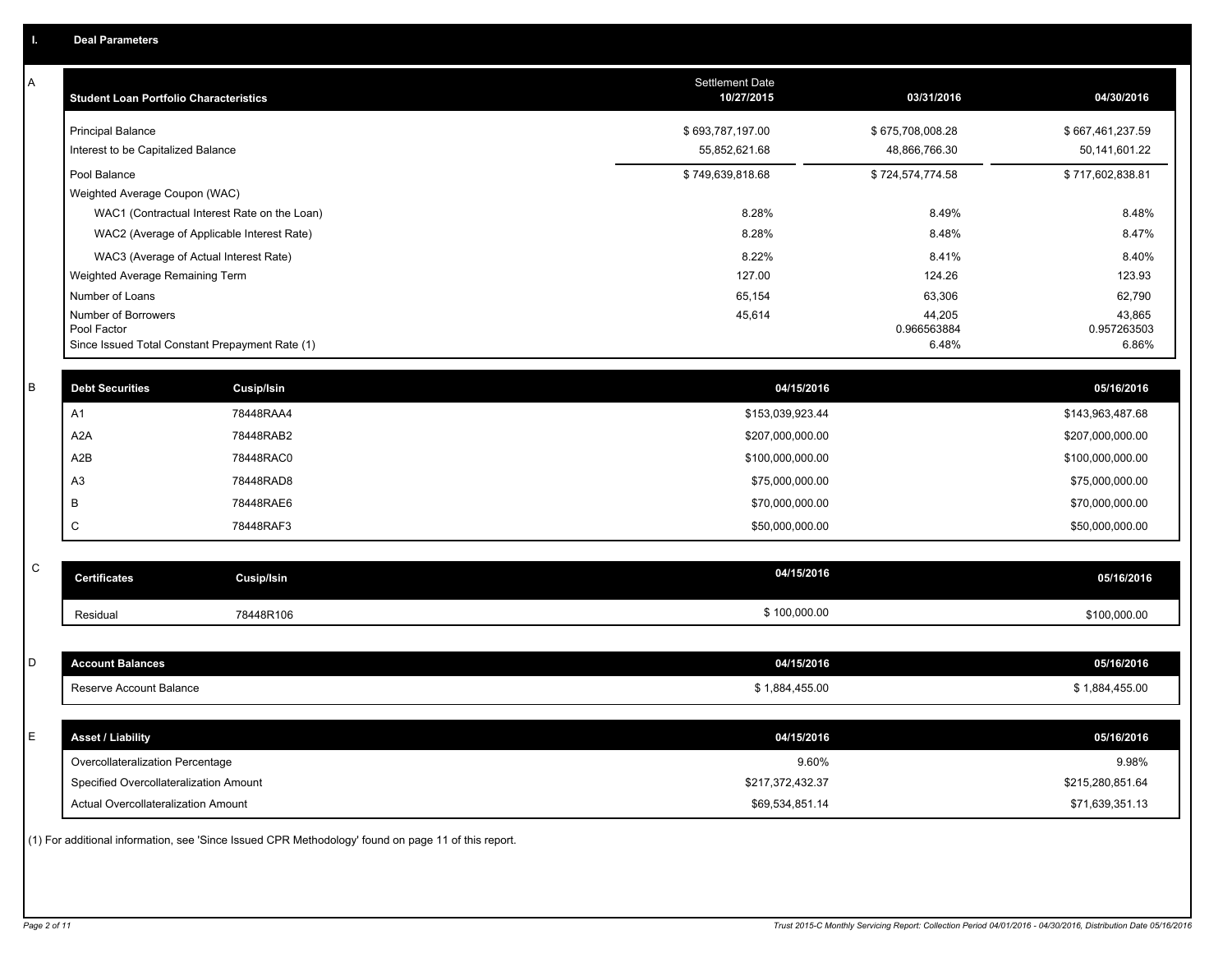### **II. 2015-C Trust Activity 04/01/2016 through 04/30/2016**

| Α  | <b>Student Loan Principal Receipts</b>                           |                 |
|----|------------------------------------------------------------------|-----------------|
|    | <b>Borrower Principal</b>                                        | 8,276,509.00    |
|    | <b>Consolidation Activity Principal</b>                          | 0.00            |
|    | Seller Principal Reimbursement                                   | 0.00            |
|    | Servicer Principal Reimbursement                                 | 0.00            |
|    | Delinquent Principal Purchases by Servicer                       | 0.00            |
|    | <b>Other Principal Deposits</b>                                  | 0.00            |
|    | <b>Total Principal Receipts</b>                                  | \$8,276,509.00  |
| В  | <b>Student Loan Interest Receipts</b>                            |                 |
|    | <b>Borrower Interest</b>                                         | 2,605,899.60    |
|    | <b>Consolidation Activity Interest</b>                           | 0.00            |
|    | Seller Interest Reimbursement                                    | 0.00            |
|    | Servicer Interest Reimbursement                                  | 0.00            |
|    | Delinquent Interest Purchases by Servicer                        | 0.00            |
|    | Other Interest Deposits                                          | 0.00            |
|    | <b>Total Interest Receipts</b>                                   | \$2,605,899.60  |
| C  | <b>Recoveries on Realized Losses</b>                             | \$2,930.54      |
| D  | <b>Investment Income</b>                                         | \$3,662.83      |
| Е  | <b>Funds Borrowed from Next Collection Period</b>                | \$0.00          |
| F. | <b>Funds Repaid from Prior Collection Period</b>                 | \$0.00          |
| G  | Loan Sale or Purchase Proceeds                                   | \$0.00          |
| н  | Initial Deposits to Distribution Account                         | \$0.00          |
|    | <b>Excess Transferred from Other Accounts</b>                    | \$0.00          |
| J  | <b>Borrower Benefit Reimbursements</b>                           | \$0.00          |
| κ  | <b>Other Deposits</b>                                            | \$0.00          |
| L  | <b>Other Fees Collected</b>                                      | \$0.00          |
| м  | <b>AVAILABLE FUNDS</b>                                           | \$10,889,001.97 |
| N  | Non-Cash Principal Activity During Collection Period             | \$29,738.31     |
| O  | Aggregate Purchased Amounts by the Depositor, Servicer or Seller | \$0.00          |
| P  | Aggregate Loan Substitutions                                     | \$0.00          |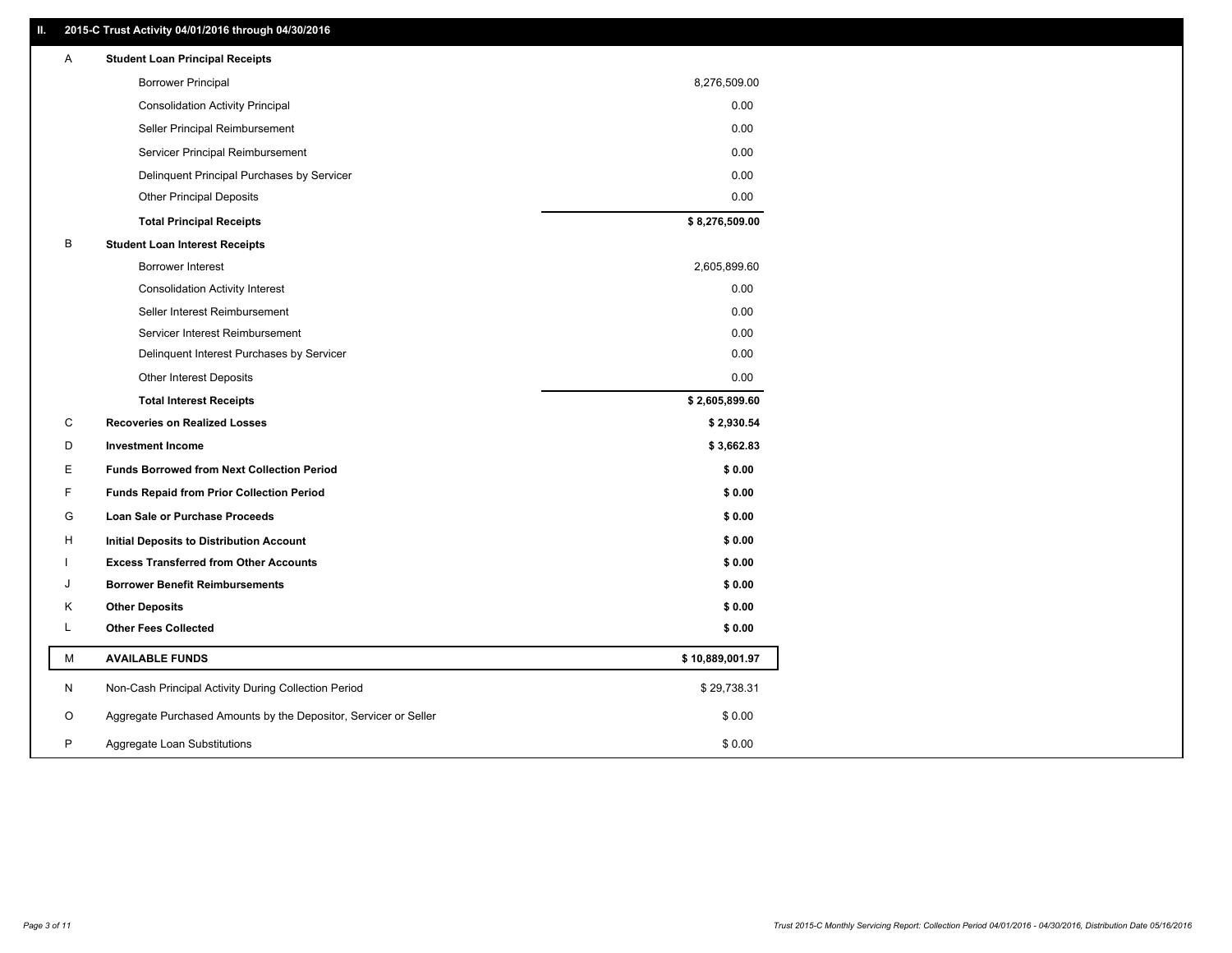|                   |                       |                          |         |                  | <b>Loans by Repayment Status</b> |                            |                          |         |                  |                |                            |
|-------------------|-----------------------|--------------------------|---------|------------------|----------------------------------|----------------------------|--------------------------|---------|------------------|----------------|----------------------------|
|                   |                       |                          |         | 04/30/2016       |                                  |                            |                          |         | 03/31/2016       |                |                            |
|                   |                       | <b>Wtd Avg</b><br>Coupon | # Loans | Principal        | % of Principal                   | % of Loans in<br>Repay (1) | <b>Wtd Avg</b><br>Coupon | # Loans | Principal        | % of Principal | % of Loans in<br>Repay (1) |
| INTERIM:          | IN SCHOOL             | 9.08%                    | 12,473  | \$132,417,895.63 | 19.839%                          | $-$ %                      | 9.08%                    | 12,622  | \$134,417,565.12 | 19.893%        | $-$ %                      |
|                   | GRACE                 | 8.95%                    | 2,825   | \$27,962,566.23  | 4.189%                           | $-$ %                      | 8.95%                    | 2,828   | \$27,940,503.25  | 4.135%         | $-$ %                      |
|                   | <b>DEFERMENT</b>      | 8.94%                    | 2,209   | \$21,343,962.91  | 3.198%                           | $-$ %                      | 8.93%                    | 2,191   | \$21,098,840.52  | 3.122%         | $-$ %                      |
| <b>REPAYMENT:</b> | <b>CURRENT</b>        | 8.08%                    | 42,843  | \$453,780,380.61 | 67.986%                          | 93.421%                    | 8.10%                    | 43,275  | \$461,067,239.04 | 68.235%        | 93.665%                    |
|                   | 31-60 DAYS DELINQUENT | 9.05%                    | 451     | \$5,229,835.44   | 0.784%                           | 1.077%                     | 8.95%                    | 422     | \$5,145,062.13   | 0.761%         | 1.045%                     |
|                   | 61-90 DAYS DELINQUENT | 9.19%                    | 253     | \$3,156,352.26   | 0.473%                           | 0.650%                     | 9.26%                    | 308     | \$3,669,347.21   | 0.543%         | 0.745%                     |
|                   | > 90 DAYS DELINQUENT  | 9.36%                    | 138     | \$1,635,440.97   | 0.245%                           | 0.337%                     | 9.29%                    | 157     | \$1,892,269.74   | 0.280%         | 0.384%                     |
|                   | FORBEARANCE           | 8.59%                    | 1,598   | \$21,934,803.54  | 3.286%                           | 4.516%                     | 8.58%                    | 1,503   | \$20,477,181.27  | 3.030%         | 4.160%                     |
| <b>TOTAL</b>      |                       |                          | 62,790  | \$667,461,237.59 | 100.00%                          | 100.00%                    |                          | 63,306  | \$675,708,008.28 | 100.00%        | 100.00%                    |

Percentages may not total 100% due to rounding  $^\star$ 

1 Loans classified in "Repayment" include any loan for which interim interest only, \$25 fixed payments or full principal and interest payments are due.

| 04/30/2016<br>03/31/2016<br><b>Wtd Avg</b><br>% of Loans in<br><b>Wtd Avg</b><br># Loans<br>Principal<br>% of Principal<br>P&I Repay (2)<br>% of Principal<br>Principal<br>Coupon<br># Loans<br>Coupon<br>$-$ %<br>IN SCHOOL<br>8.68%<br>24,788<br>43.084%<br>8.68%<br>25,079<br>43.149%<br>\$287,567,893.84<br>\$291,558,654.45<br>INTERIM:<br>GRACE<br>$-$ %<br>8.61%<br>5,039<br>8.166%<br>8.62%<br>8.079%<br>\$54,503,012.92<br>5,091<br>\$54,592,230.09<br><b>DEFERMENT</b><br>4,228<br>$-$ %<br>8.49%<br>6.179%<br>8.49%<br>4,218<br>6.052%<br>\$41,239,143.06<br>\$40,896,937.23<br><b>CURRENT</b><br>26,381<br>7.97%<br>26,629<br>P&I REPAYMENT:<br>7.94%<br>37.934%<br>89.105%<br>38.265%<br>\$253,194,066.34<br>\$258,559,908.33<br>9.07%<br>394<br>356<br>31-60 DAYS DELINQUENT<br>0.689%<br>1.618%<br>8.99%<br>0.654%<br>\$4,597,415.95<br>\$4,417,354.79<br>282<br>61-90 DAYS DELINQUENT<br>9.23%<br>230<br>0.423%<br>0.994%<br>9.29%<br>0.498%<br>\$2,824,899.83<br>\$3,366,544.20<br>132<br>> 90 DAYS DELINQUENT<br>9.38%<br>0.563%<br>9.28%<br>148<br>0.272%<br>\$1,600,002.11<br>0.240%<br>\$1,839,197.92<br>FORBEARANCE<br>8.59%<br>1,598<br>3.286%<br>7.719%<br>8.58%<br>1,503<br>\$20,477,181.27<br>3.030%<br>\$21,934,803.54<br><b>TOTAL</b><br>100.00%<br>62,790<br>100.00%<br>63,306<br>100.00%<br>\$667,461,237.59<br>\$675,708,008.28 |                                                |  | <b>Loans by Borrower Status</b> |  |  |                                |
|----------------------------------------------------------------------------------------------------------------------------------------------------------------------------------------------------------------------------------------------------------------------------------------------------------------------------------------------------------------------------------------------------------------------------------------------------------------------------------------------------------------------------------------------------------------------------------------------------------------------------------------------------------------------------------------------------------------------------------------------------------------------------------------------------------------------------------------------------------------------------------------------------------------------------------------------------------------------------------------------------------------------------------------------------------------------------------------------------------------------------------------------------------------------------------------------------------------------------------------------------------------------------------------------------------------------------------------------------------------|------------------------------------------------|--|---------------------------------|--|--|--------------------------------|
|                                                                                                                                                                                                                                                                                                                                                                                                                                                                                                                                                                                                                                                                                                                                                                                                                                                                                                                                                                                                                                                                                                                                                                                                                                                                                                                                                                |                                                |  |                                 |  |  |                                |
|                                                                                                                                                                                                                                                                                                                                                                                                                                                                                                                                                                                                                                                                                                                                                                                                                                                                                                                                                                                                                                                                                                                                                                                                                                                                                                                                                                |                                                |  |                                 |  |  | % of Loans in<br>P&I Repay (2) |
|                                                                                                                                                                                                                                                                                                                                                                                                                                                                                                                                                                                                                                                                                                                                                                                                                                                                                                                                                                                                                                                                                                                                                                                                                                                                                                                                                                |                                                |  |                                 |  |  | $-$ %                          |
|                                                                                                                                                                                                                                                                                                                                                                                                                                                                                                                                                                                                                                                                                                                                                                                                                                                                                                                                                                                                                                                                                                                                                                                                                                                                                                                                                                |                                                |  |                                 |  |  | $-$ %                          |
|                                                                                                                                                                                                                                                                                                                                                                                                                                                                                                                                                                                                                                                                                                                                                                                                                                                                                                                                                                                                                                                                                                                                                                                                                                                                                                                                                                |                                                |  |                                 |  |  | $-$ %                          |
|                                                                                                                                                                                                                                                                                                                                                                                                                                                                                                                                                                                                                                                                                                                                                                                                                                                                                                                                                                                                                                                                                                                                                                                                                                                                                                                                                                |                                                |  |                                 |  |  | 89.572%                        |
|                                                                                                                                                                                                                                                                                                                                                                                                                                                                                                                                                                                                                                                                                                                                                                                                                                                                                                                                                                                                                                                                                                                                                                                                                                                                                                                                                                |                                                |  |                                 |  |  | 1.530%                         |
|                                                                                                                                                                                                                                                                                                                                                                                                                                                                                                                                                                                                                                                                                                                                                                                                                                                                                                                                                                                                                                                                                                                                                                                                                                                                                                                                                                |                                                |  |                                 |  |  | 1.166%                         |
|                                                                                                                                                                                                                                                                                                                                                                                                                                                                                                                                                                                                                                                                                                                                                                                                                                                                                                                                                                                                                                                                                                                                                                                                                                                                                                                                                                |                                                |  |                                 |  |  | 0.637%                         |
|                                                                                                                                                                                                                                                                                                                                                                                                                                                                                                                                                                                                                                                                                                                                                                                                                                                                                                                                                                                                                                                                                                                                                                                                                                                                                                                                                                |                                                |  |                                 |  |  | 7.094%                         |
|                                                                                                                                                                                                                                                                                                                                                                                                                                                                                                                                                                                                                                                                                                                                                                                                                                                                                                                                                                                                                                                                                                                                                                                                                                                                                                                                                                |                                                |  |                                 |  |  | 100.00%                        |
|                                                                                                                                                                                                                                                                                                                                                                                                                                                                                                                                                                                                                                                                                                                                                                                                                                                                                                                                                                                                                                                                                                                                                                                                                                                                                                                                                                | Percentages may not total 100% due to rounding |  |                                 |  |  |                                |

WAC reflects WAC3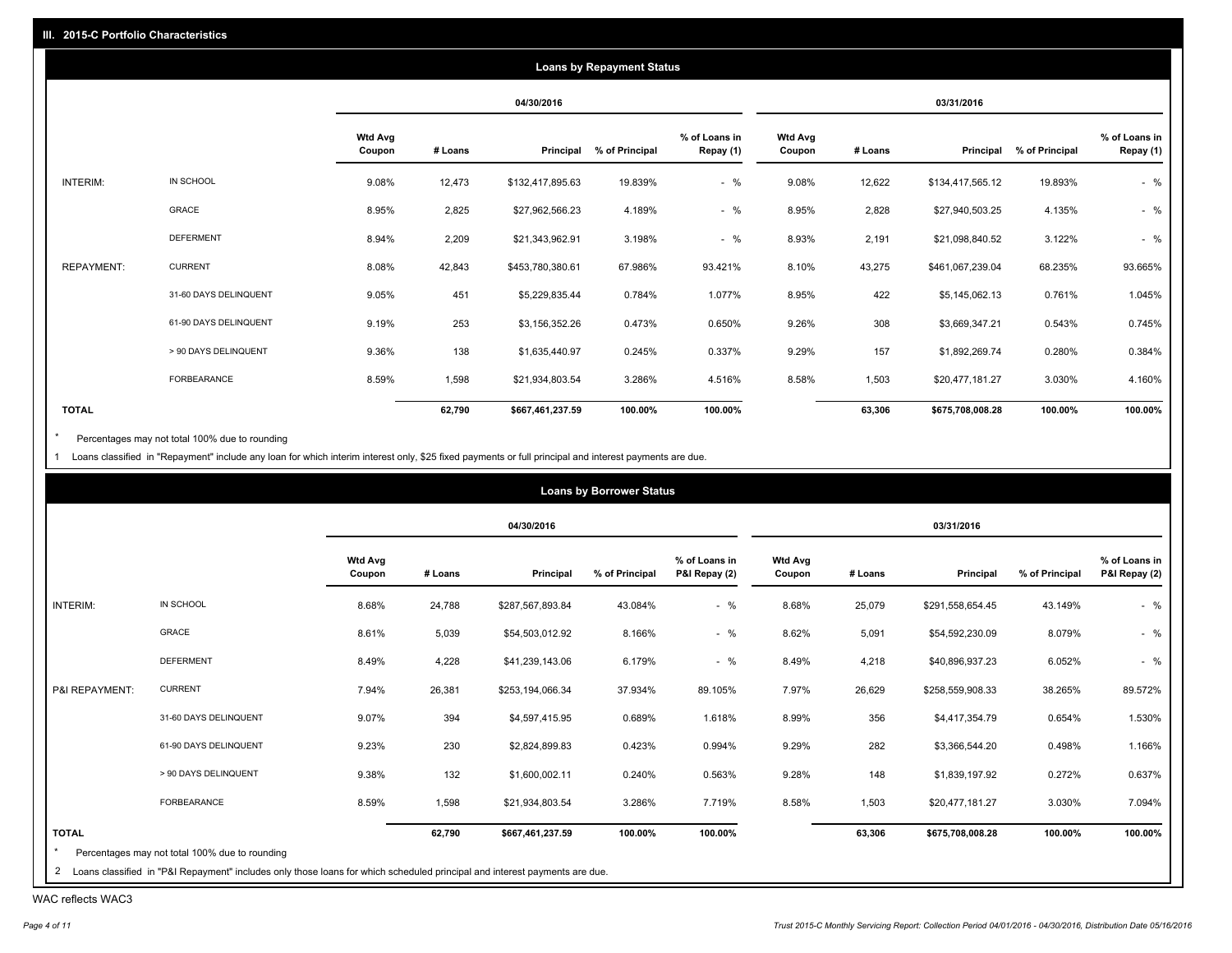|                                                                                                  | 4/30/2016        | 3/31/2016        |  |
|--------------------------------------------------------------------------------------------------|------------------|------------------|--|
| Pool Balance                                                                                     | \$717,602,838.81 | \$724,574,774.58 |  |
| Total # Loans                                                                                    | 62,790           | 63,306           |  |
| Total # Borrowers                                                                                | 43,865           | 44,205           |  |
| Weighted Average Coupon                                                                          | 8.47%            | 8.48%            |  |
| Weighted Average Remaining Term                                                                  | 123.93           | 124.26           |  |
| Percent of Pool - Cosigned                                                                       | 92.5%            | 92.5%            |  |
| Percent of Pool - Non Cosigned                                                                   | 7.5%             | 7.5%             |  |
| Borrower Interest Accrued for Period                                                             | \$4,588,896.35   | \$4,798,812.80   |  |
| Outstanding Borrower Interest Accrued                                                            | \$53,103,724.28  | \$51,879,343.92  |  |
| Gross Principal Realized Loss - Periodic                                                         | \$665,321.15     | \$459,541.84     |  |
| Gross Principal Realized Loss - Cumulative                                                       | \$2,293,736.11   | \$1,628,414.96   |  |
| Recoveries on Realized Losses - Periodic                                                         | \$2,930.54       | \$25,083.56      |  |
| Recoveries on Realized Losses - Cumulative                                                       | \$32,187.34      | \$29,256.80      |  |
| Net Losses - Periodic                                                                            | \$662,390.61     | \$434,458.28     |  |
| Net Losses - Cumulative                                                                          | \$2,261,548.77   | \$1,599,158.16   |  |
| Non-Cash Principal Activity - Capitalized Interest                                               | \$694,247.57     | \$1,920,880.92   |  |
| Since Issued Total Constant Prepayment Rate (CPR) (1)                                            | 6.86%            | 6.48%            |  |
| <b>Loan Substitutions</b>                                                                        | \$0.00           | \$0.00           |  |
| <b>Cumulative Loan Substitutions</b>                                                             | \$0.00           | \$0.00           |  |
| <b>Unpaid Servicing Fees</b>                                                                     | \$0.00           | \$0.00           |  |
| <b>Unpaid Administration Fees</b>                                                                | \$0.00           | \$0.00           |  |
| <b>Unpaid Carryover Servicing Fees</b>                                                           | \$0.00           | \$0.00           |  |
| Note Interest Shortfall                                                                          | \$0.00           | \$0.00           |  |
| Loans in Modification                                                                            | \$3,101,654.82   | \$2,056,935.50   |  |
| % of Loans in Modification as a % of Loans in Repayment (P&I)                                    | 1.09%            | 0.71%            |  |
|                                                                                                  |                  |                  |  |
| % Annualized Gross Principal Realized Loss - Periodic as a %<br>of Loans in Repayment (P&I) * 12 | 2.81%            | 1.91%            |  |
| % Gross Principal Realized Loss - Cumulative as a % of<br>Original Pool Balance                  | 0.31%            | 0.22%            |  |

(1) For additional information, see 'Since Issued CPR Methodology' found on page 11 of this report.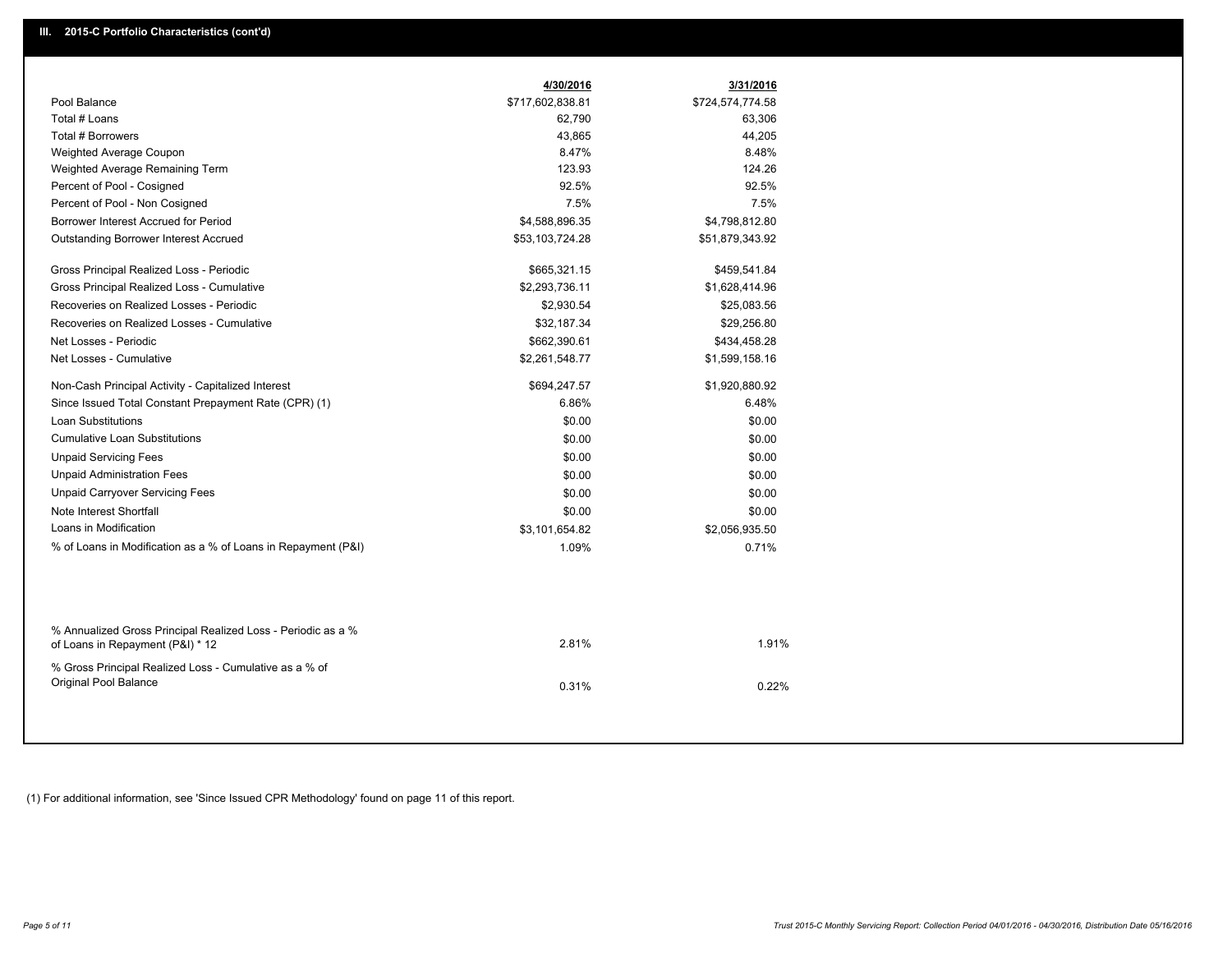#### **Loan Program**  A

|                                    | Weighted<br><b>Average Coupon</b> | # LOANS | <b>\$ AMOUNT</b> | $%$ *     |
|------------------------------------|-----------------------------------|---------|------------------|-----------|
| - Smart Option Interest-Only Loans | 7.36%                             | 14.391  | \$136,170,488.15 | 20.401%   |
| - Smart Option Fixed Pay Loans     | 8.33%                             | 16,828  | \$212,609,992.51 | 31.854%   |
| - Smart Option Deferred Loans      | 8.85%                             | 31.571  | \$318,680,756.93 | 47.745%   |
| - Other Loan Programs              | $0.00\%$                          | 0       | \$0.00           | $0.000\%$ |
| <b>Total</b>                       | 8.40%                             | 62,790  | \$667,461,237.59 | 100.000%  |

\* Percentages may not total 100% due to rounding

B

C

**Index Type**

|                       | Weighted<br><b>Average Coupon</b> | # LOANS  | <b>\$ AMOUNT</b> | $%$ *     |
|-----------------------|-----------------------------------|----------|------------------|-----------|
| - Fixed Rate Loans    | 9.61%                             | 10,715   | \$125,353,509.69 | 18.781%   |
| - LIBOR Indexed Loans | 8.12%                             | 52.075   | \$542,107,727.90 | 81.219%   |
| - Other Index Rates   | $0.00\%$                          | $\Omega$ | \$0.00           | $0.000\%$ |
| <b>Total</b>          | 8.40%                             | 62,790   | \$667,461,237.59 | 100.000%  |

\* Percentages may not total 100% due to rounding

## **Weighted Average Recent FICO**

| $0 - 639$            | 3,266  | \$28,940,276.80  | 4.336%   |
|----------------------|--------|------------------|----------|
| 640 - 669            | 3,567  | \$34,521,051.70  | 5.172%   |
| 670 - 699            | 7,911  | \$80,046,186.54  | 11.993%  |
| 700 - 739<br>$740 +$ | 15,232 | \$161,061,444.82 | 24.130%  |
| N/A(1)               | 32,802 | \$362,803,731.13 | 54.356%  |
|                      | 12     | \$88,546.60      | 0.013%   |
| <b>Total</b>         | 62,790 | \$667,461,237.59 | 100.000% |

WAC reflects WAC3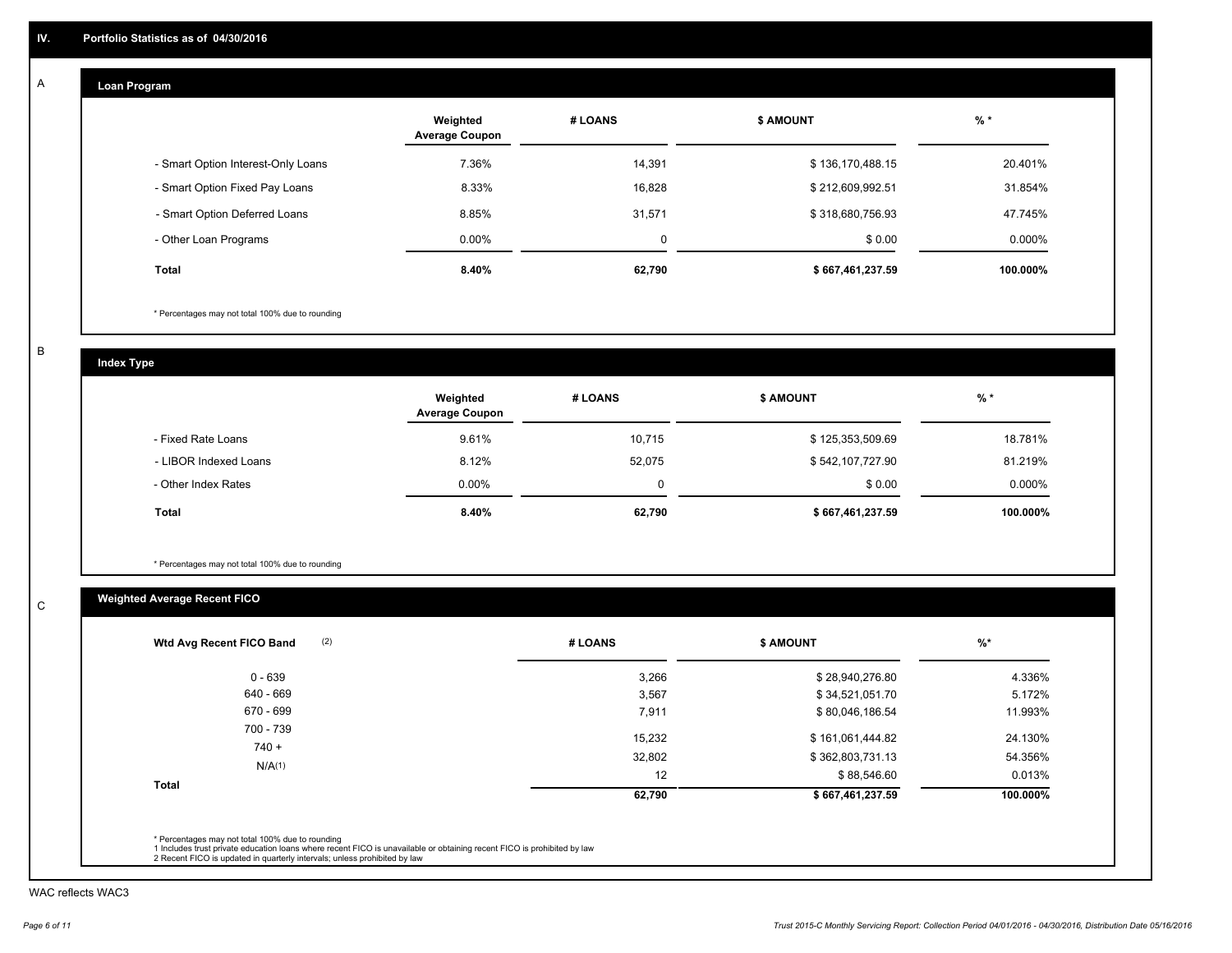| ۷. |       | 2015-C Reserve Account and Principal Distribution Calculations                             |                  |  |
|----|-------|--------------------------------------------------------------------------------------------|------------------|--|
| А. |       | <b>Reserve Account</b>                                                                     |                  |  |
|    |       | Specified Reserve Account Balance                                                          | \$1,884,455.00   |  |
|    |       | Actual Reserve Account Balance                                                             | \$1,884,455.00   |  |
| В. |       | <b>Principal Distribution Amount</b>                                                       |                  |  |
|    | i.    | Class A Notes Outstanding                                                                  | \$535,039,923.44 |  |
|    | ii.   | Pool Balance                                                                               | \$717,602,838.81 |  |
|    | iii.  | First Priority Principal Distribution Amount (i - ii)                                      | \$0.00           |  |
|    |       |                                                                                            |                  |  |
|    | iv.   | Class A and B Notes Outstanding                                                            | \$605,039,923.44 |  |
|    | v.    | First Priority Principal Distribution Amount                                               | \$0.00           |  |
|    | vi.   | Pool Balance                                                                               | \$717,602,838.81 |  |
|    | vii.  | Specified Overcollateralization Amount                                                     | \$215,280,851.64 |  |
|    | viii. | Available Funds (after payment of waterfall items A through H)                             | \$0.00           |  |
|    | ix.   | <b>Class C Notes Outstanding</b>                                                           | \$50,000,000.00  |  |
|    | x.    | Regular Principal Distribution Amount (if (iv > 0, (iv - v) - (vi - vii), min(viii, ix))   | \$102,717,936.27 |  |
|    |       |                                                                                            |                  |  |
|    | xi.   | Pool Balance                                                                               | \$717,602,838.81 |  |
|    | xii.  | 10% of Initial Pool Balance                                                                | \$74,963,981.87  |  |
|    | xiii. | First Priority Principal Distribution Amount                                               | \$0.00           |  |
|    | xiv.  | Regular Principal Distribution Amount                                                      | \$102,717,936.27 |  |
|    | XV.   | Available Funds (after payment of waterfall items A through J)                             | \$0.00           |  |
|    |       | xvi. Additional Principal Distribution Amount (if(ix $\lt$ = x, min(xv, xi - xiii - xiv))) | \$0.00           |  |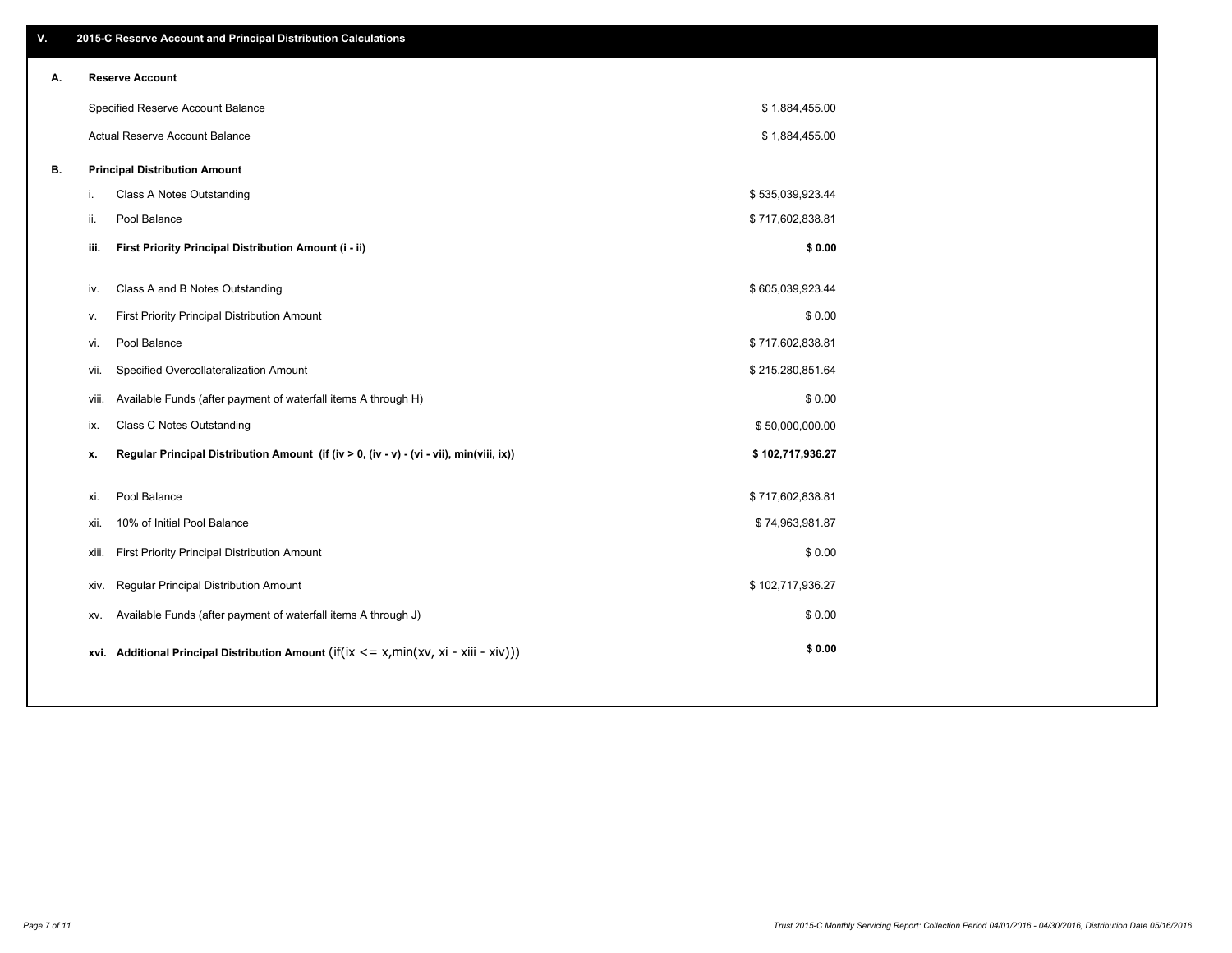|          |                                                                                   | Paid                 | <b>Funds Balance</b>               |
|----------|-----------------------------------------------------------------------------------|----------------------|------------------------------------|
|          | <b>Total Available Funds</b>                                                      |                      | \$10,889,001.97                    |
| A        | <b>Trustee Fees</b>                                                               | \$0.00               | \$10,889,001.97                    |
| В        | <b>Servicing Fees</b>                                                             | \$450,849.83         | \$10,438,152.14                    |
| C        | i. Administration Fees<br>ii. Unreimbursed Administrator Advances plus any Unpaid | \$8,333.00<br>\$0.00 | \$10,429,819.14<br>\$10,429,819.14 |
| D        | Class A Noteholders Interest Distribution Amount                                  | \$961,716.71         | \$9,468,102.43                     |
| Е        | <b>First Priority Principal Payment</b>                                           | \$0.00               | \$9,468,102.43                     |
| F        | Class B Noteholders Interest Distribution Amount                                  | \$204,166.67         | \$9,263,935.76                     |
| G        | Class C Noteholders Interest Distribution Amount                                  | \$187,500.00         | \$9,076,435.76                     |
| н        | Reinstatement Reserve Account                                                     | \$0.00               | \$9,076,435.76                     |
|          | <b>Regular Principal Distribution</b>                                             | \$9,076,435.76       | \$0.00                             |
| J        | <b>Carryover Servicing Fees</b>                                                   | \$0.00               | \$0.00                             |
| K        | <b>Additional Principal Distribution Amount</b>                                   | \$0.00               | \$0.00                             |
| <b>L</b> | Unpaid Expenses of Trustee                                                        | \$0.00               | \$0.00                             |
| М        | Unpaid Expenses of Administrator                                                  | \$0.00               | \$0.00                             |
| N        | Remaining Funds to the Residual Certificateholders                                | \$0.00               | \$0.00                             |

#### **Waterfall Conditions**

| Α. |      | <b>Class C Noteholders' Interest Distribution Condition</b>                      |                  |  |
|----|------|----------------------------------------------------------------------------------|------------------|--|
|    |      | Pool Balance                                                                     | \$717,602,838.81 |  |
|    | Ш.   | Class A and B Notes Outstanding                                                  | \$605,039,923.44 |  |
|    | iii. | Class C Noteholders' Interest Distribution Ratio (i / ii)                        | 118.60%          |  |
|    | IV.  | Minimum Ratio                                                                    | 110.00%          |  |
|    | v.   | Is the Class C Noteholders' Interest Distribution Condition Satisfied (iii > iv) | v                |  |
|    |      |                                                                                  |                  |  |

\* If the Class C Noteholders' Interest Distribution Condition is satisfied then the amount of interest accrued at the Class C Rate for the Accrual Period is Released on the distribution Date.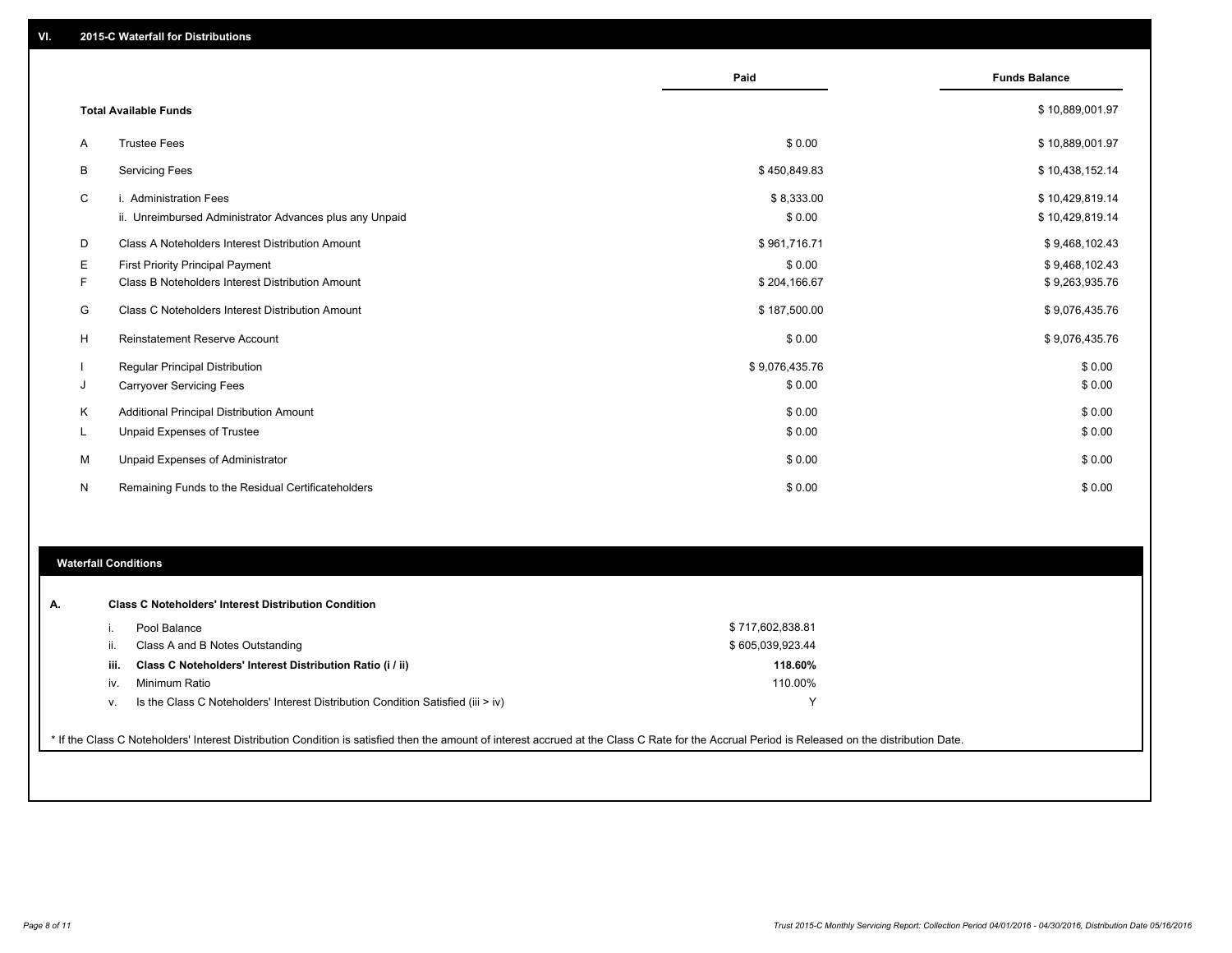| <b>Distribution Amounts</b>                                |                         |                         |                         |
|------------------------------------------------------------|-------------------------|-------------------------|-------------------------|
|                                                            | A1                      | A <sub>2</sub> A        | A <sub>2</sub> B        |
| Cusip/Isin                                                 | 78448RAA4               | 78448RAB2               | 78448RAC0               |
| <b>Beginning Balance</b>                                   | \$153,039,923.44        | \$207,000,000.00        | \$100,000,000.00        |
| Index                                                      | <b>LIBOR</b>            | <b>FIXED</b>            | <b>LIBOR</b>            |
| Spread/Fixed Rate                                          | 0.90%                   | 2.75%                   | 1.40%                   |
| Record Date (Days Prior to Distribution)                   | 1 NEW YORK BUSINESS DAY | 1 NEW YORK BUSINESS DAY | 1 NEW YORK BUSINESS DAY |
| <b>Accrual Period Begin</b>                                | 4/15/2016               | 4/15/2016               | 4/15/2016               |
| <b>Accrual Period End</b>                                  | 5/16/2016               | 5/15/2016               | 5/16/2016               |
| Daycount Fraction                                          | 0.08611111              | 0.08333333              | 0.08611111              |
| Interest Rate*                                             | 1.33275%                | 2.75000%                | 1.83275%                |
| <b>Accrued Interest Factor</b>                             | 0.001147646             | 0.002291667             | 0.001578201             |
| <b>Current Interest Due</b>                                | \$175,635.63            | \$474,375.00            | \$157,820.14            |
| Interest Shortfall from Prior Period Plus Accrued Interest | $\mathsf{\$}$ -         | $\mathsf{\$}$ -         | $\mathcal{S}$ -         |
| <b>Total Interest Due</b>                                  | \$175,635.63            | \$474,375.00            | \$157,820.14            |
| <b>Interest Paid</b>                                       | \$175,635.63            | \$474,375.00            | \$157,820.14            |
| <b>Interest Shortfall</b>                                  | $\mathsf{\$}$ -         | $\mathsf{\$}$ -         | $\mathsf{\$}$ -         |
| <b>Principal Paid</b>                                      | \$9,076,435.76          | $\mathsf{\$}$ -         | $\mathsf{\$}$ -         |
| <b>Ending Principal Balance</b>                            | \$143,963,487.68        | \$207,000,000.00        | \$100,000,000.00        |
| Paydown Factor                                             | 0.045610230             | 0.000000000             | 0.000000000             |
| <b>Ending Balance Factor</b>                               | 0.723434611             | 1.000000000             | 1.000000000             |

\* Pay rates for Current Distribution. For the interest rates applicable to the next distribution date, please see https://www.salliemae.com/about/investors/data/SMBabrate.txt.

**VII. 2015-C Distributions**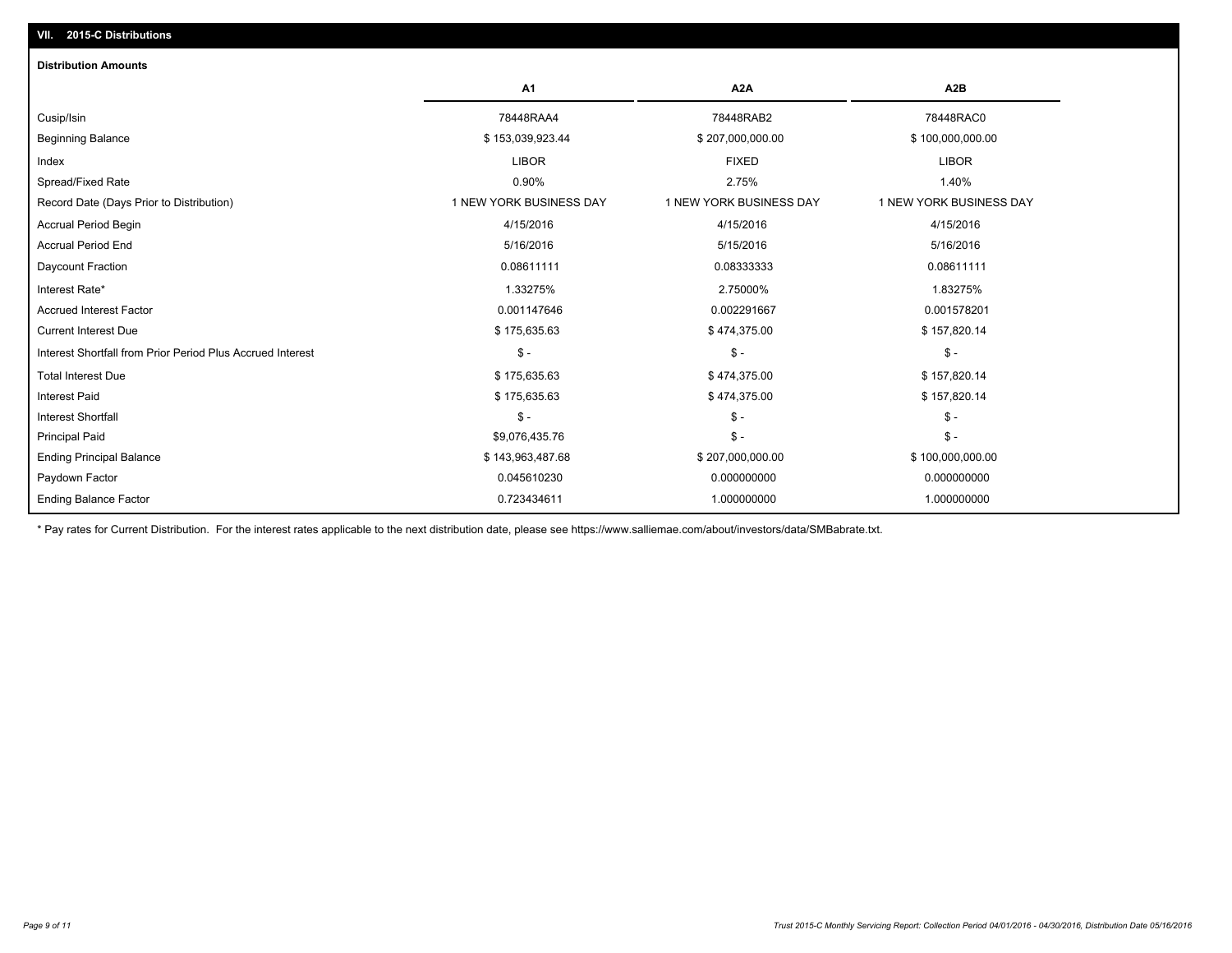| <b>Distribution Amounts</b>                                |                         |                         |                         |
|------------------------------------------------------------|-------------------------|-------------------------|-------------------------|
|                                                            | A3                      | в                       | С                       |
| Cusip/Isin                                                 | 78448RAD8               | 78448RAE6               | 78448RAF3               |
| <b>Beginning Balance</b>                                   | \$75,000,000.00         | \$70,000,000.00         | \$50,000,000.00         |
| Index                                                      | <b>LIBOR</b>            | <b>FIXED</b>            | <b>FIXED</b>            |
| Spread/Fixed Rate                                          | 1.95%                   | 3.50%                   | 4.50%                   |
| Record Date (Days Prior to Distribution)                   | 1 NEW YORK BUSINESS DAY | 1 NEW YORK BUSINESS DAY | 1 NEW YORK BUSINESS DAY |
| <b>Accrual Period Begin</b>                                | 4/15/2016               | 4/15/2016               | 4/15/2016               |
| <b>Accrual Period End</b>                                  | 5/16/2016               | 5/15/2016               | 5/15/2016               |
| Daycount Fraction                                          | 0.08611111              | 0.08333333              | 0.08333333              |
| Interest Rate*                                             | 2.38275%                | 3.50000%                | 4.50000%                |
| <b>Accrued Interest Factor</b>                             | 0.002051813             | 0.002916667             | 0.003750000             |
| <b>Current Interest Due</b>                                | \$153,885.94            | \$204,166.67            | \$187,500.00            |
| Interest Shortfall from Prior Period Plus Accrued Interest | $\mathsf{\$}$ -         | $\mathsf{\$}$ -         | \$ -                    |
| <b>Total Interest Due</b>                                  | \$153,885.94            | \$204,166.67            | \$187,500.00            |
| <b>Interest Paid</b>                                       | \$153,885.94            | \$204,166.67            | \$187,500.00            |
| <b>Interest Shortfall</b>                                  | $\mathsf{\$}$ -         | $\mathsf{\$}$ -         | $S -$                   |
| <b>Principal Paid</b>                                      | $\mathsf{\$}$ -         | $\mathsf{\$}$ -         | $S -$                   |
| <b>Ending Principal Balance</b>                            | \$75,000,000.00         | \$70,000,000.00         | \$50,000,000.00         |
| Paydown Factor                                             | 0.000000000             | 0.000000000             | 0.000000000             |
| <b>Ending Balance Factor</b>                               | 1.000000000             | 1.000000000             | 1.000000000             |

\* Pay rates for Current Distribution. For the interest rates applicable to the next distribution date, please see https://www.salliemae.com/about/investors/data/SMBabrate.txt.

**VII. 2015-C Distributions**